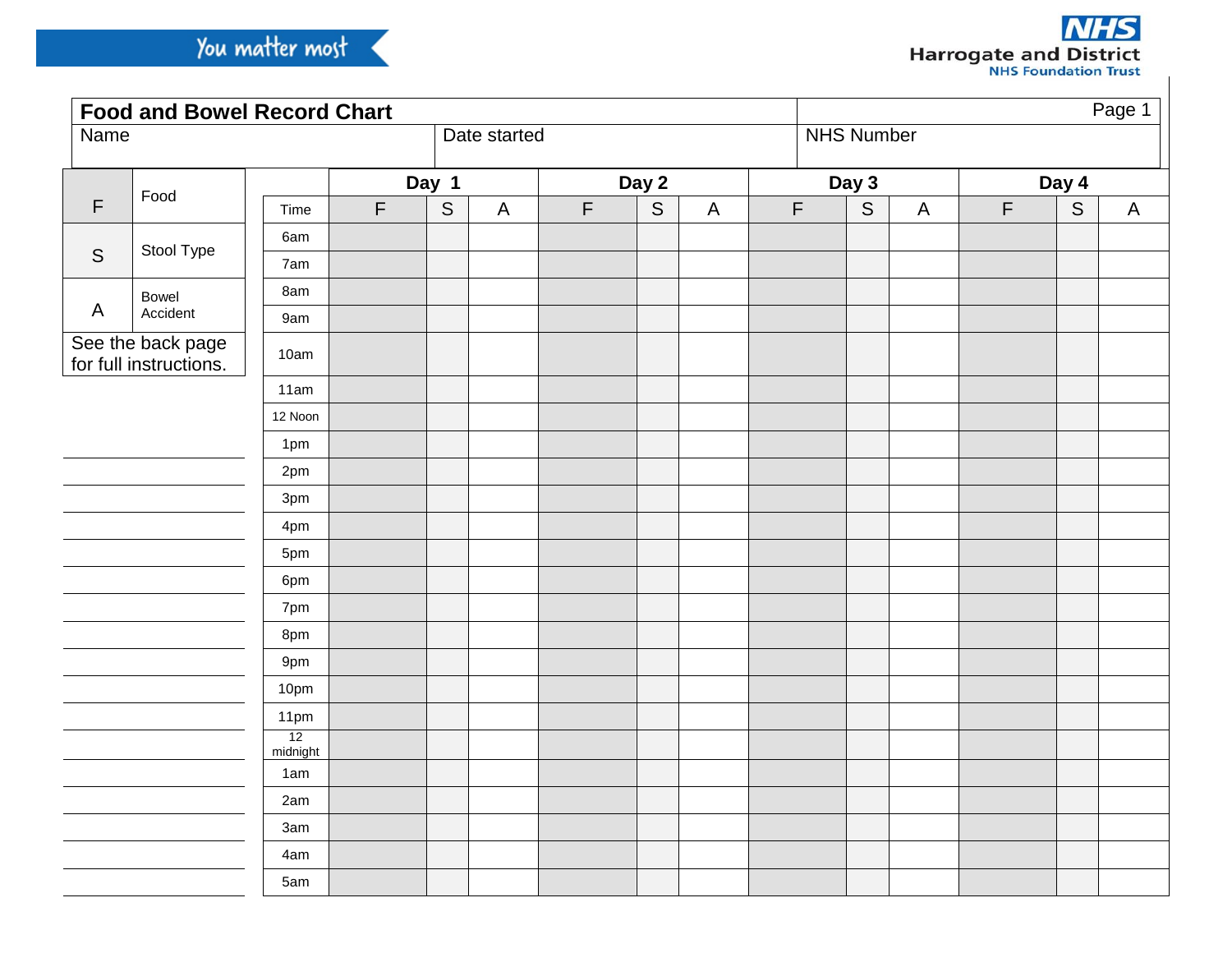| <b>Food and Bowel Record Chart</b>          |            |                |             |       |              |  |       |              |             | Page 2 |                   |             |                |              |  |  |
|---------------------------------------------|------------|----------------|-------------|-------|--------------|--|-------|--------------|-------------|--------|-------------------|-------------|----------------|--------------|--|--|
| <b>Name</b>                                 |            |                |             |       | Date started |  |       |              |             |        | <b>NHS Number</b> |             |                |              |  |  |
| $\mathsf F$                                 | Food       |                |             | Day 5 |              |  | Day 6 |              |             | Day 7  |                   |             | Day 8          |              |  |  |
|                                             |            | Time           | $\mathsf F$ | S     | $\mathsf{A}$ |  | S     | $\mathsf{A}$ | $\mathsf F$ | S      | $\overline{A}$    | $\mathsf F$ | $\overline{S}$ | $\mathsf{A}$ |  |  |
| S                                           | Stool Type | 6am            |             |       |              |  |       |              |             |        |                   |             |                |              |  |  |
|                                             |            | 7am            |             |       |              |  |       |              |             |        |                   |             |                |              |  |  |
|                                             | Bowel      | 8am            |             |       |              |  |       |              |             |        |                   |             |                |              |  |  |
| $\mathsf{A}$                                | Accident   | 9am            |             |       |              |  |       |              |             |        |                   |             |                |              |  |  |
| See the back page<br>for full instructions. |            | 10am           |             |       |              |  |       |              |             |        |                   |             |                |              |  |  |
|                                             |            | 11am           |             |       |              |  |       |              |             |        |                   |             |                |              |  |  |
|                                             |            | 12 Noon        |             |       |              |  |       |              |             |        |                   |             |                |              |  |  |
|                                             |            | 1pm            |             |       |              |  |       |              |             |        |                   |             |                |              |  |  |
|                                             |            | 2pm            |             |       |              |  |       |              |             |        |                   |             |                |              |  |  |
|                                             |            | 3pm            |             |       |              |  |       |              |             |        |                   |             |                |              |  |  |
|                                             |            | 4pm            |             |       |              |  |       |              |             |        |                   |             |                |              |  |  |
|                                             |            | 5pm            |             |       |              |  |       |              |             |        |                   |             |                |              |  |  |
|                                             |            | 6pm            |             |       |              |  |       |              |             |        |                   |             |                |              |  |  |
|                                             |            | 7pm            |             |       |              |  |       |              |             |        |                   |             |                |              |  |  |
|                                             |            | 8pm            |             |       |              |  |       |              |             |        |                   |             |                |              |  |  |
|                                             |            | 9pm            |             |       |              |  |       |              |             |        |                   |             |                |              |  |  |
|                                             |            | 10pm           |             |       |              |  |       |              |             |        |                   |             |                |              |  |  |
|                                             |            | 11pm           |             |       |              |  |       |              |             |        |                   |             |                |              |  |  |
|                                             |            | 12<br>midnight |             |       |              |  |       |              |             |        |                   |             |                |              |  |  |
|                                             |            | 1am            |             |       |              |  |       |              |             |        |                   |             |                |              |  |  |
|                                             |            | 2am            |             |       |              |  |       |              |             |        |                   |             |                |              |  |  |
|                                             |            | 3am            |             |       |              |  |       |              |             |        |                   |             |                |              |  |  |
|                                             |            | 4am            |             |       |              |  |       |              |             |        |                   |             |                |              |  |  |
|                                             |            | 5am            |             |       |              |  |       |              |             |        |                   |             |                |              |  |  |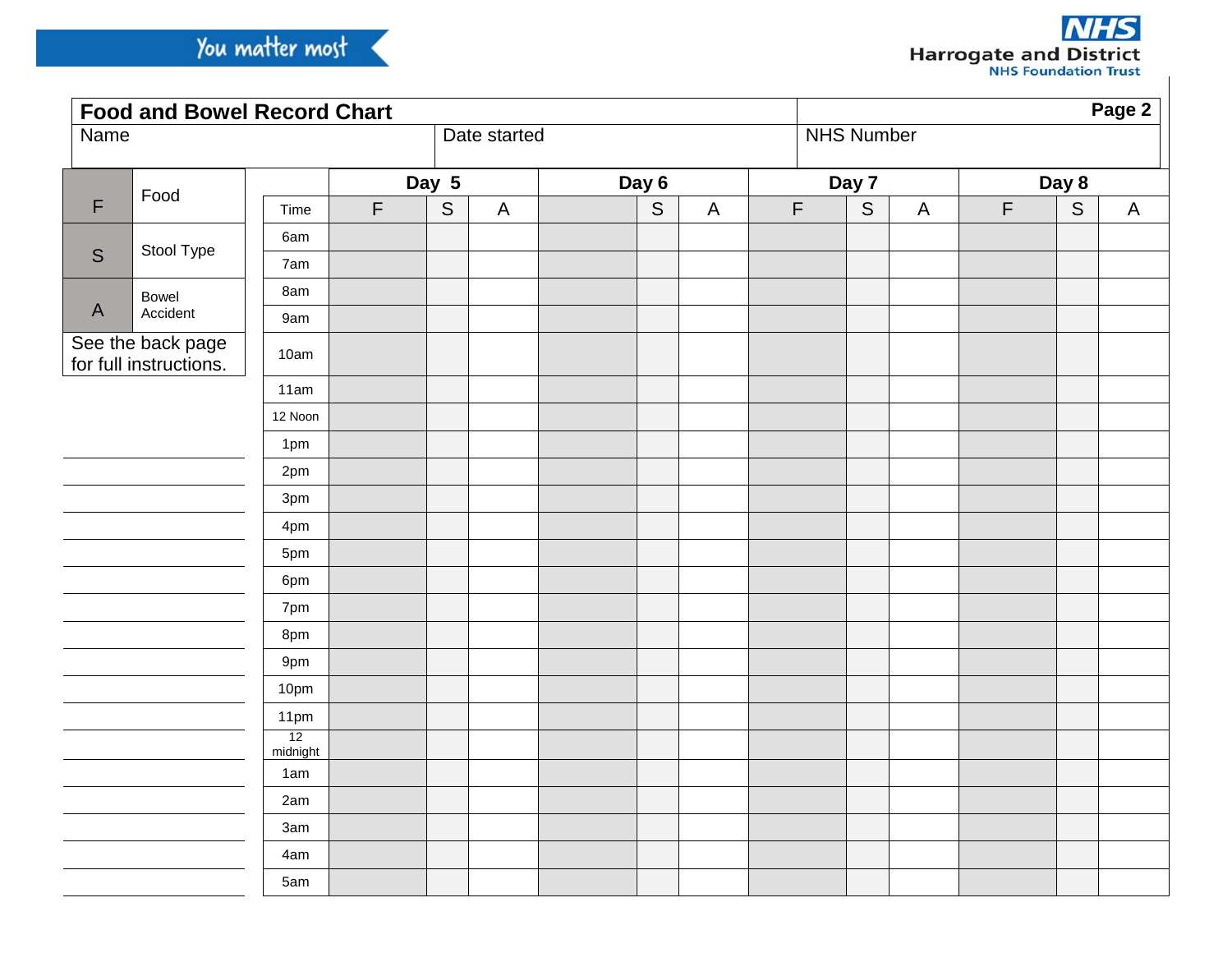| <b>Food and Bowel Record Chart</b>          |            |                |             |             |              |               |   |              |             | Page 3            |                           |             |             |              |  |  |
|---------------------------------------------|------------|----------------|-------------|-------------|--------------|---------------|---|--------------|-------------|-------------------|---------------------------|-------------|-------------|--------------|--|--|
| <b>Name</b>                                 |            |                |             |             | Date started |               |   |              |             | <b>NHS Number</b> |                           |             |             |              |  |  |
| $\mathsf F$                                 | Food       |                |             | Day 9       |              | <b>Day 10</b> |   |              |             | Day 11            |                           |             | Day 12      |              |  |  |
|                                             |            | Time           | $\mathsf F$ | $\mathsf S$ | $\mathsf{A}$ |               | S | $\mathsf{A}$ | $\mathsf F$ | $\mathsf S$       | $\boldsymbol{\mathsf{A}}$ | $\mathsf F$ | $\mathsf S$ | $\mathsf{A}$ |  |  |
| $\mathsf S$                                 | Stool Type | 6am            |             |             |              |               |   |              |             |                   |                           |             |             |              |  |  |
|                                             |            | 7am            |             |             |              |               |   |              |             |                   |                           |             |             |              |  |  |
|                                             | Bowel      | 8am            |             |             |              |               |   |              |             |                   |                           |             |             |              |  |  |
| $\mathsf{A}$                                | Accident   | 9am            |             |             |              |               |   |              |             |                   |                           |             |             |              |  |  |
| See the back page<br>for full instructions. |            | 10am           |             |             |              |               |   |              |             |                   |                           |             |             |              |  |  |
|                                             |            | 11am           |             |             |              |               |   |              |             |                   |                           |             |             |              |  |  |
|                                             |            | 12 Noon        |             |             |              |               |   |              |             |                   |                           |             |             |              |  |  |
|                                             |            | 1pm            |             |             |              |               |   |              |             |                   |                           |             |             |              |  |  |
|                                             |            | 2pm            |             |             |              |               |   |              |             |                   |                           |             |             |              |  |  |
|                                             |            | 3pm            |             |             |              |               |   |              |             |                   |                           |             |             |              |  |  |
|                                             |            | 4pm            |             |             |              |               |   |              |             |                   |                           |             |             |              |  |  |
|                                             |            | 5pm            |             |             |              |               |   |              |             |                   |                           |             |             |              |  |  |
|                                             |            | 6pm            |             |             |              |               |   |              |             |                   |                           |             |             |              |  |  |
|                                             |            | 7pm            |             |             |              |               |   |              |             |                   |                           |             |             |              |  |  |
|                                             |            | 8pm            |             |             |              |               |   |              |             |                   |                           |             |             |              |  |  |
|                                             |            | 9pm            |             |             |              |               |   |              |             |                   |                           |             |             |              |  |  |
|                                             |            | 10pm           |             |             |              |               |   |              |             |                   |                           |             |             |              |  |  |
|                                             |            | 11pm           |             |             |              |               |   |              |             |                   |                           |             |             |              |  |  |
|                                             |            | 12<br>midnight |             |             |              |               |   |              |             |                   |                           |             |             |              |  |  |
|                                             |            | 1am            |             |             |              |               |   |              |             |                   |                           |             |             |              |  |  |
|                                             |            | 2am            |             |             |              |               |   |              |             |                   |                           |             |             |              |  |  |
|                                             |            | 3am            |             |             |              |               |   |              |             |                   |                           |             |             |              |  |  |
|                                             |            | 4am            |             |             |              |               |   |              |             |                   |                           |             |             |              |  |  |
|                                             |            | 5am            |             |             |              |               |   |              |             |                   |                           |             |             |              |  |  |